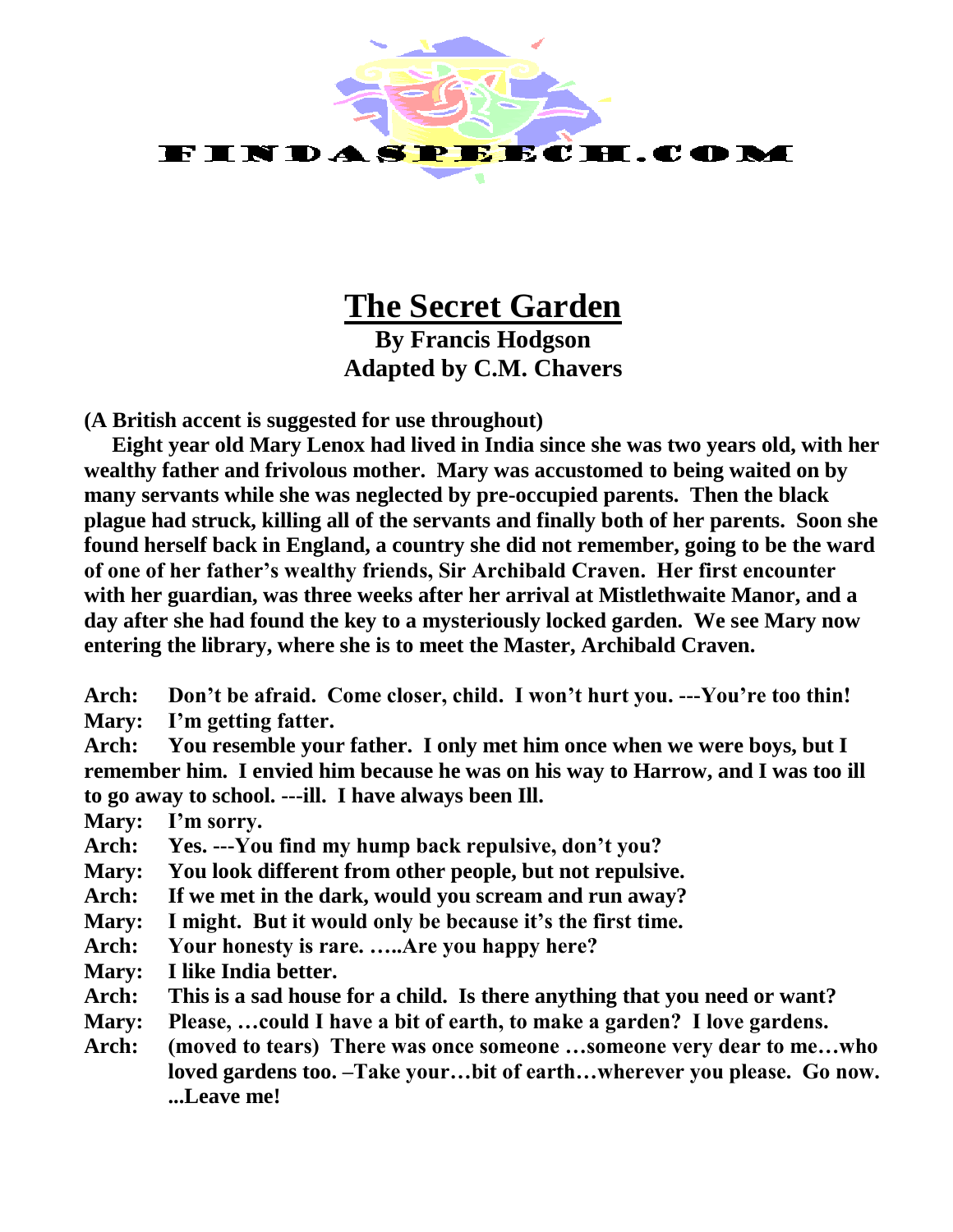**Though strange in his words, the Master had given his word, and now Mary felt right about restoring the neglected garden. She met a lad named Dicken, and he became the friend she had never known. Dicken had a way with all living things and taught Mary many things about nature while they tended the garden together.**

- **Mary: Dicken, do you know why this garden was locked and neglected? It must have been beautiful once.**
- **Dicken: Aye. It was. It had fountains and curtains of roses, and they'll come again in the spring. It was the most beautiful garden at Mistlethwaite. But it's also the most sad.**
- **Mary: The most sad? Why?**
- **Dicken: Tis said that the Mistress of Mistlethwaite died in the garden many years ago.**
- **Mary: Master Craven's wife?**
- **Dicken: Aye. This be her garden. She spent many hours here every day. Tis said she'd sit in a large branch and read her books. Then one day, she was sittin' there, and the branch give out beneath her…and she died that very night from the fall. Master Craven locked up the garden from that day on and no one's been inside since, 'til you found the key and opened it.**
- **Mary: Do you think it wrong of me, Dicken?**
- **Dicken: Nay. It was meant to be. The good Lord knew that the garden you, and you needed this garden. You're changed Mary. Since you've been tending the garden, you're not as hard or cold as you used to be. You've learned to love and care for things, and that's good.**

**It was good! But one thing was still a mystery. Mary was awakened every night by sounds of wailing and crying. After a few weeks, she had had enough and set out to find the source of all the noise. What she found was a little boy, in a large, third floor room, crying mournfully. When the children saw each other, they both were quite startled. The boy spoke first.**

- **Collin: Are….are you a ….ghost?**
- **Mary: No. I thought you were. I'm Mary Lenox. I came here from India so Mr. Archibald could be my guardian. ---See, ---touch me. If I'm a ghost your hand will go right through mine.**

**Collin: You feel real.**

- **Mary: I am real! Who are you?**
- **Collin: Collin Craven. My father is the Master of Mistlethwaite Manor.**
- **Mary: Your father? Why didn't someone tell me he had a son?**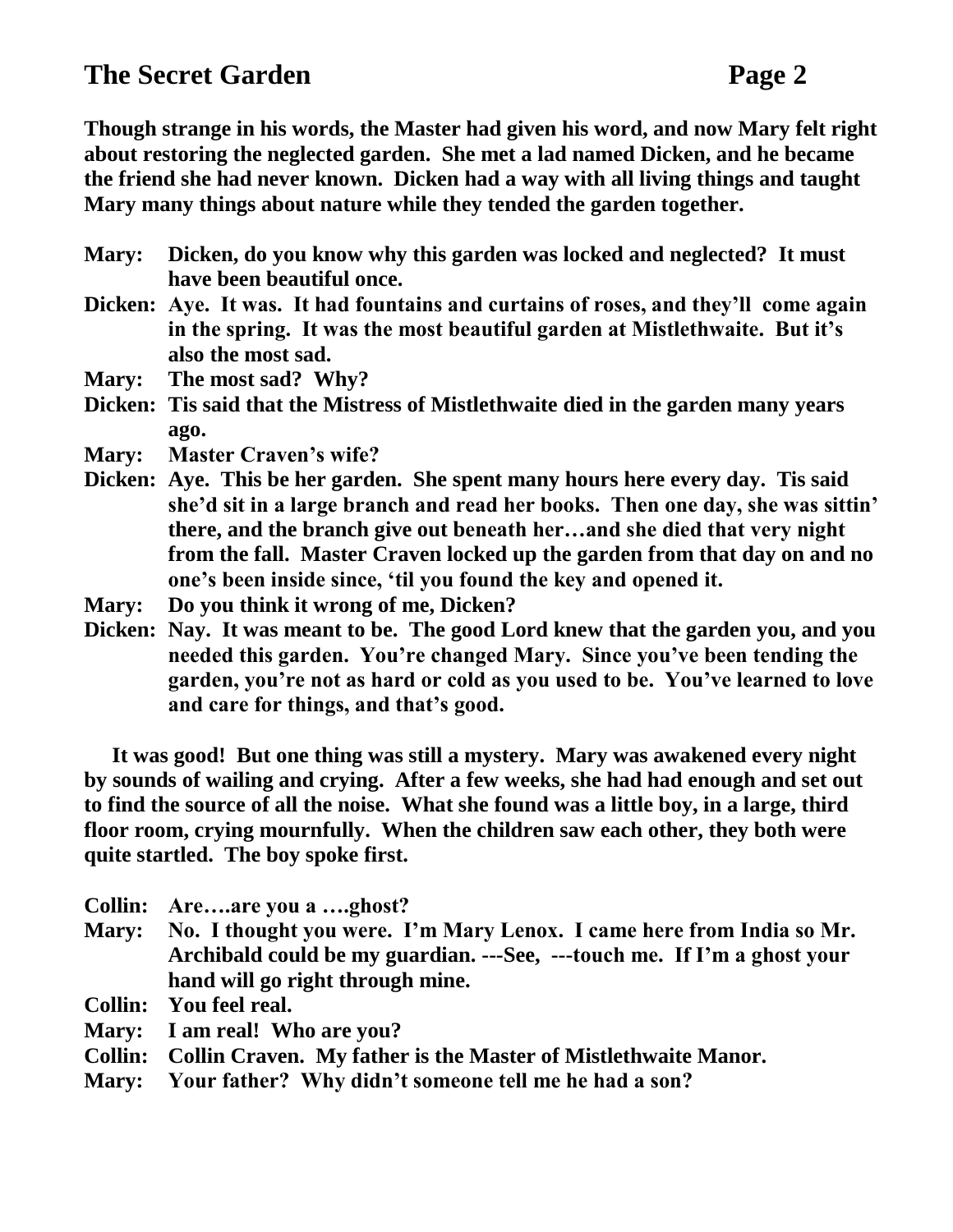- **Collin: Because no one is allowed to talk about me. I won't have it! Neither will my father.**
- **Mary: But why?**
- **Collin: Because I'm going to have a hump on my back like he has.**
- **Mary: Oh, that's why you cry all the time! Do you ever go out of this room?**
- **Collin: No. If people look at me, I have a fit and get a fever.**
- **Mary: I'm looking at you and you're not having a fit.**
- **Collin: I might!**
- **Mary: Well, you can save yourself the trouble. Now that I know you are human, and not a spirit or ghost, I'm going back to bed.**
- **Collin: You'll stay! I've no one to talk to except my nurse, and she is away on holiday. You said you came from India. I want to know about India.**
- **Mary: You can read about India in books.**
- **Collin: Reading makes my head ache.**
- **Mary: If I were your father, I'd make you read so you could learn about things.**
- **Collin: No one can make me do anything, because I'm sick. And I probably won't live to grow up.**
- **Mary: Do you want to live?**
- **Collin: Not if I'm going to have a hump on my back like my father.**
- **Mary: You're the cryingest boy I've ever seen. I'm going back to bed.**
- **Collin: You'll stay until I say you can go.**
- **Mary: You can't make me stay if I don't want to.**
- **Collin: Yes, I can. Everyone has to do what I say because I'm going to die.**
- **Mary: People who talk about dying are boring. I'm going.**
- **Collin: You may go now! But you will come again tomorrow.**
- **Mary: I might,…if I don't have anything else to do.**

**Mary did come back, but not because she wanted to. Collin was throwing a terrible fit the very next morning, and the nurse begged Mary to go and calm him.**

- **Collin: (screaming hysterically) I want Mary!!!!**
- **Mary: Collin!! Stop it this instant!**
- **Collin: You said you'd come!**
- **Mary: I said I might! And might is only maybe!…..But now that I'm here, I might as well stay. Hmph!**
- **Collin: Are you trying to see the lump on my back?**
- **Mary: Oh, bother your lump! I was just thinking how different you are from Dicken.**
- **Collin: Dicken?**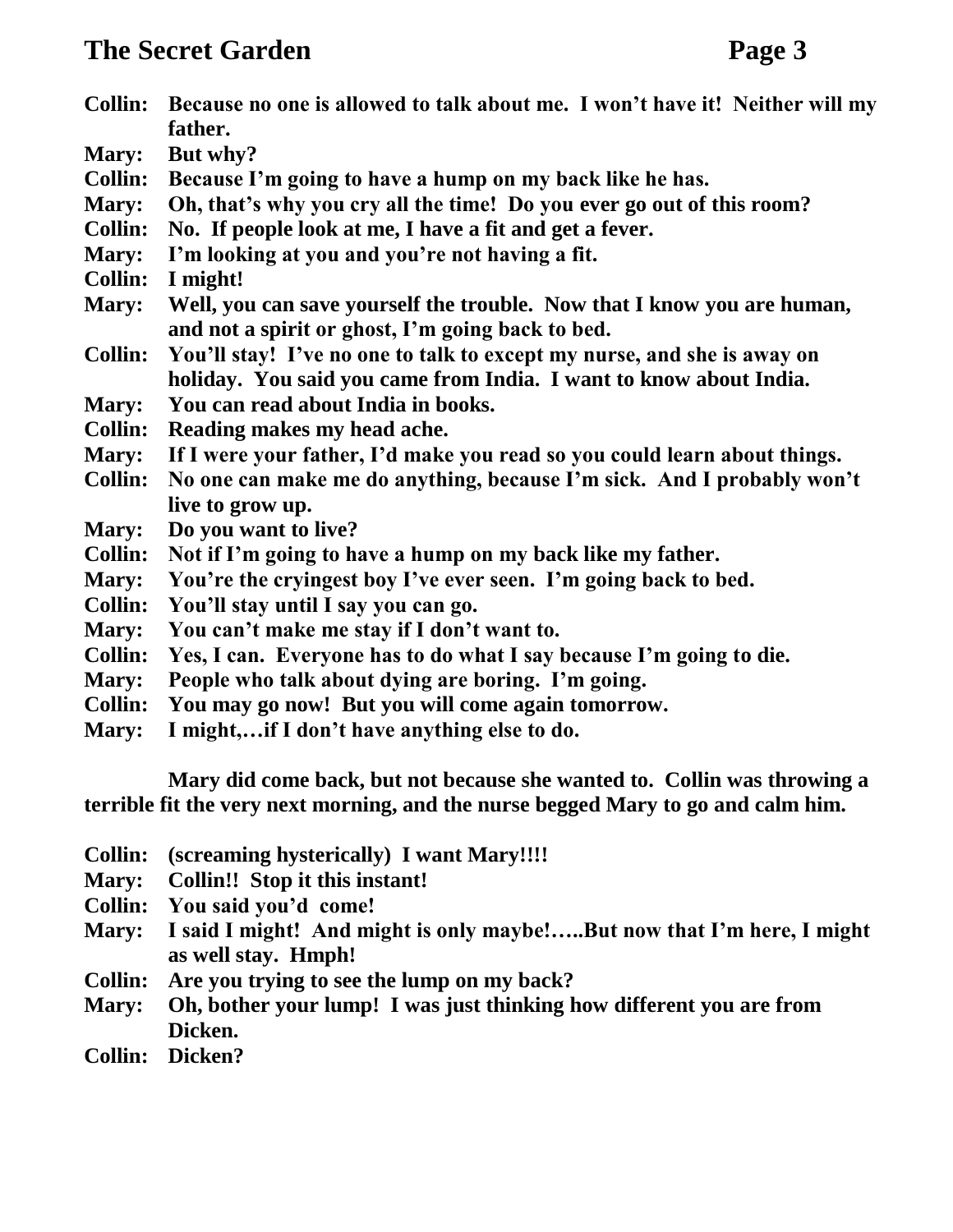- **Mary: He's Martha's brother. If she wasn't so scared of you, she probably would have told you about him. Dicken is…well… he's not like anyone in the world. He can charm animals…and birds. He talks to them, and they talk back!**
- **Collin: Wow! That's magic!**
- **Mary: Uh huh! Dicken's my friend. The first friend I ever had.**
- **Collin: Then… then I shall order him to be my friend too.**
- **Mary: You really don't know anything, do you? You can't order someone to be your friend. They have to want to be.**

**That day, Mary and Dicken worked long hours in the secret garden. Of course, Collin was furious that Mary did not spend the day with him; he knew nothing of the garden, but he did know that Mary rudely neglected him.**

- **Collin: Where were you all day? I waited and waited! If you don't come, I'll have you dragged here! You're mean and selfish!**
- **Mary: You're the one who's selfish! All you think about is feeling sorry for yourself!**
- **Collin: You'd feel sorry too if you had a lump on your back and you were going to die!**
- **Mary: Can I feel the lump?**
- **Collin: I…suppose.. if you want.**
- **Mary: Let me see. ---There's no lump. You've just got a knobby spine like I have. So if you ever talk about lumps again, I'm going to laugh.**
- **Collin: I'm going to die!**
- **Mary: You only say things like that to get attention. Well, it won't work with me. In fact, I was going to tell you something special – a secret – but now I'm not! Goodbye!**
- **Collin: Mary, please….please stay with me.**
- **Mary: Well, … since you said please. I've never heard you say that before.**
- **Collin: You were going to tell me a secret? I promise to be good if you'll tell me please. Will you?**
- **Mary: Oh… all right. Though you don't deserve to be told. I have found a secret garden, right here at Mistlethwaite Manor! It was hidden behind great stone walls and a locked door. A bird showed me where to find**
- **Mary: the key. It was lying on the ground under a tree just outside the door of the garden. And when I opened the door, it was magical!**
- **Collin: Was it beautiful?**
- **Mary: Oh, no! It was very ugly and unkempt. Thorns and thistles were everywhere, and everything was gray and brown.**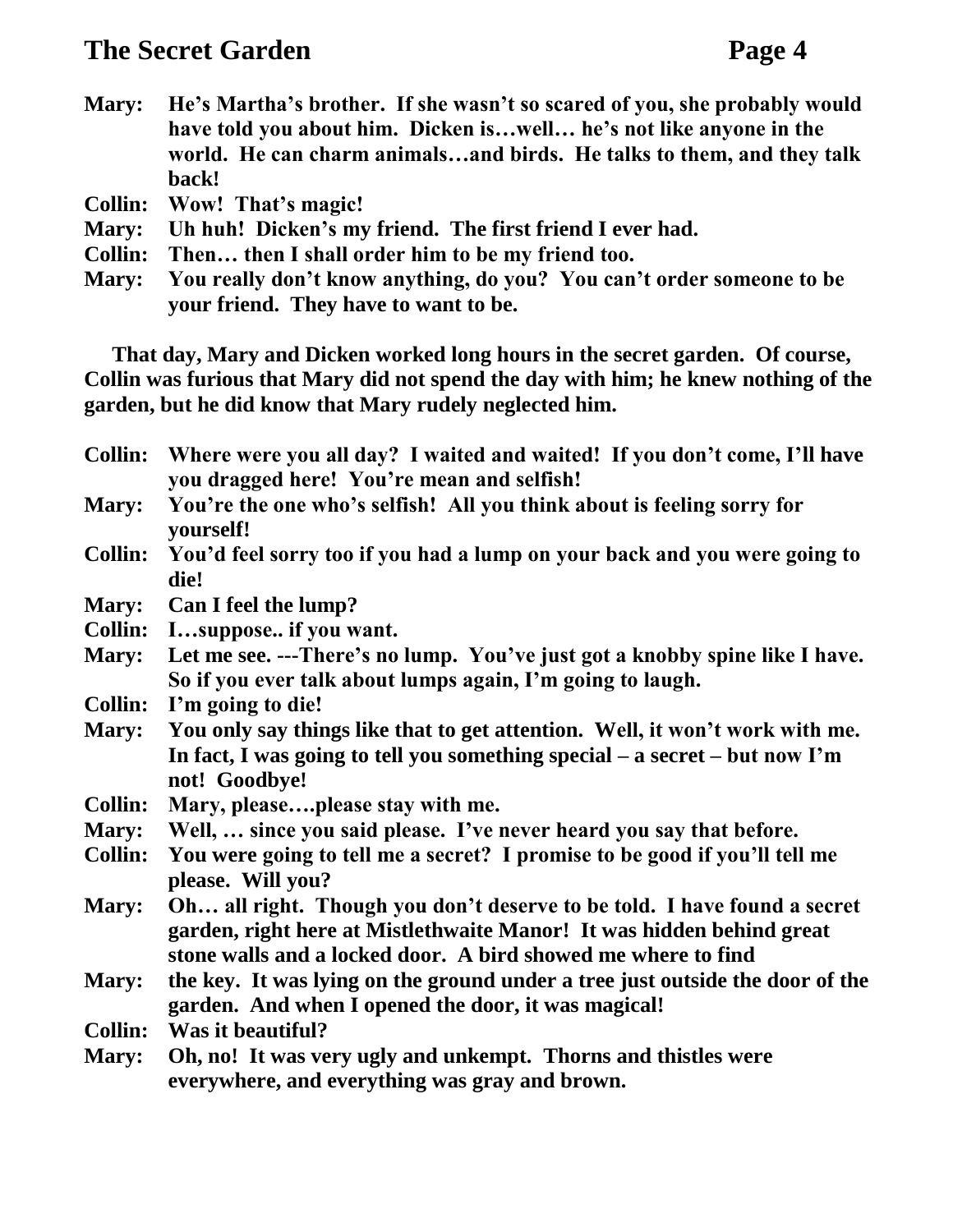- **Collin: But why was it magical?**
- **Mary: I don't know,…but it was. I think for the first time I had found a place that actually needed me, and wanted me. The wind whispered to me, "This secret garden is your place." I asked your father for a bit of earth, and he told me to take any piece of land I pleased. So, it is mine now. Dicken has helped me discover the different flowers in the garden, and do you know what will bloom in the spring? Fountains and curtains of roses!**
- **Collin: Roses! Oh how beautiful! Fountains and curtains of roses! Do you think I could ever see the secret garden? It sounds heavenly.**
- **Mary: Of course, if you like.**
- **Collin: Mary, I have a secret for you too. My father …..My father hates me!**
- **Mary: Collin! You mustn't say that!**
- **Collin: It's true! He travels all the time so he doesn't have to be near me. When he's home, he only comes to look at me when he thinks I'm asleep. He thinks I'm ugly, and I'm going to have a lump on my back like he has.**
- **Mary: But you don't!**
- **Collin: I know. But he still hates me. You see, …my mother died giving birth to me. I'm sickly because the doctor said I was born too early.**
- **Mary: So that's it! Collin, your mother fell from a branch in a tree – a tree in the secret garden. You see, it was her garden. She must have been carrying you when she fell, and that caused you to be born too soon.**
- **Collin: I killed her.**
- **Mary: No you didn't. It was an accident. No one is to blame. No one!**
- **Collin: Oh, if only I could show my father that I'm strong and healthy; then he would be proud of me. Mary….. I want to learn to walk!**
- **Mary: Really?**
- **Collin: You'll have to help me until my muscles are stronger. But if we practice every day, maybe when my father returns, I will be able to walk to him on my own.**

**That summer, Mary and Dicken helped Collin learn to walk again. They practiced every day within the walls of the secret garden. In June, the garden was in full bloom, with fountains and curtains of roses, just as Dicken had said. It was a magical summer in a magical garden. And one day, while the children played there, Archibald Craven, himself, stood in the doorway staring in disbelief. Collin saw his father and slowly, but with great determination, he walked to him. Archibald Craven clutched his only son to his breast, and together, they washed away the years of bitter turmoil and regret, with sweet tears of joy.**